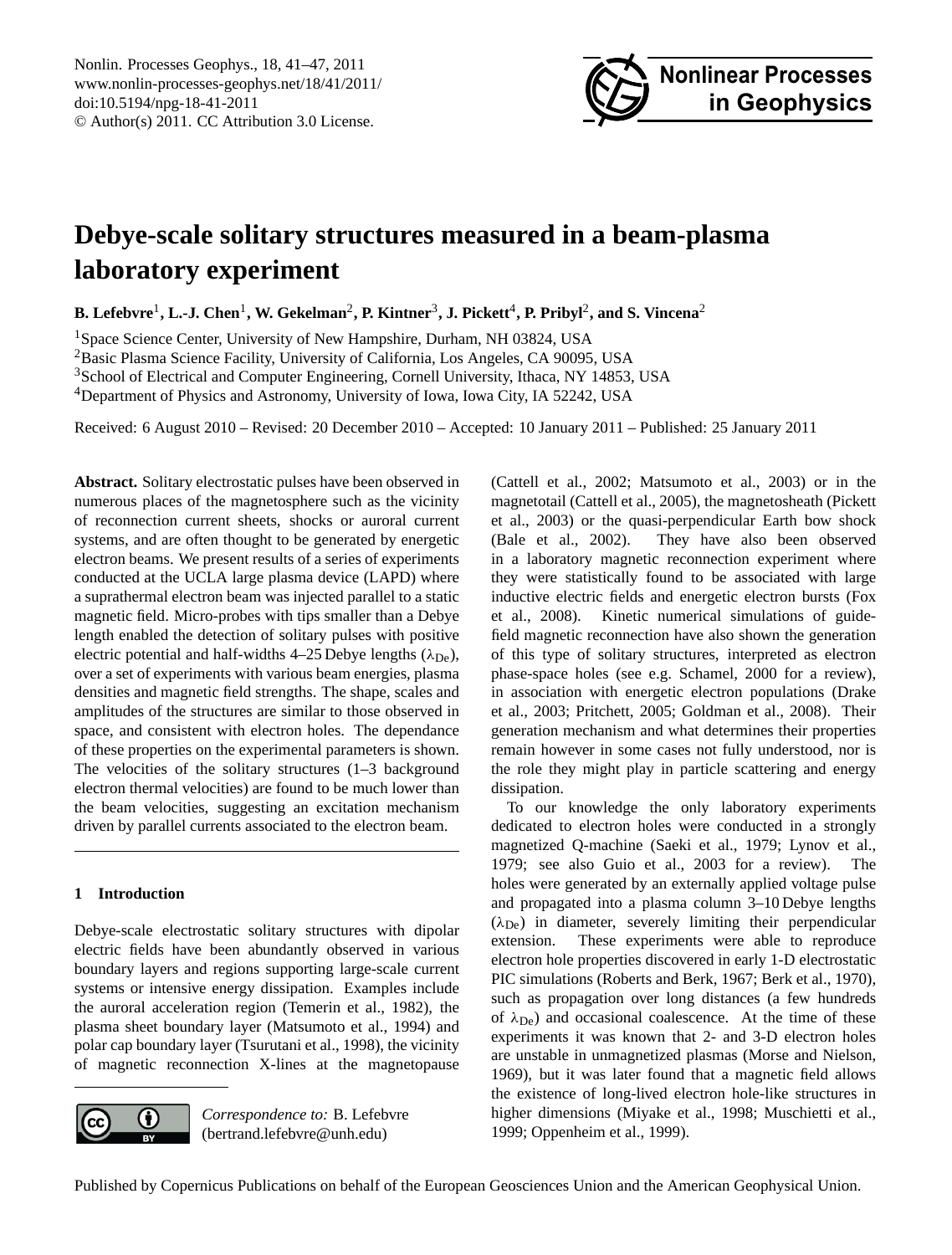In this paper we report observations of Debye-scale solitary structures generated by injection of a supra-thermal electron beam in a laboratory experiment at UCLA's Large Plasma Device (LAPD). The purpose of this experiment is to study in a controlled environment the properties of beamgenerated solitary structures unconstrained by the size of the plasma chamber.

#### **2 Experimental setup**

The experiment was conducted at the upgraded Large Plasma Device (LAPD) [\(Gekelman et al.,](#page-6-16) [1991\)](#page-6-16), a helium plasma column 17.1 m long with a 60 cm diameter. The discharge was pulsed at 1 Hz and pulses lasted several milliseconds. In our experiments the plasma density ranged from 1.1 to  $5.7 \times$ 10<sup>9</sup> cm−<sup>3</sup> and the plasma was permeated by a static magnetic field parallel to the column axis whose intensity was set from 100 to 750 G. An electron beam from 0.4 to 1 cm in diameter was injected for 140 µs in the direction parallel to the magnetic field. The beam density 5 cm from the source was found to be approximately 25% of the background electron density. Floating potentials are measured at 20 GHz by a micro-probe [\(Chiang,](#page-5-6) [2010\)](#page-5-6) with  $10 \mu m$  wide tips separated by 40 to  $130 \mu m$ . The probe tips were aligned with the magnetic field, allowing estimation of the parallel electric field. The distance between tips is comparable to the Debye length. The probe was located on the column central axis, 6–24 cm away from the beam source. Therefore in this experiment only a small fraction of the plasma chamber was used, far away from any boundary. The electron mean-free path ranged from 11 to 42 cm, and therefore at these scales the plasma can be considered essentially collisionless. See [Lefebvre et al.](#page-6-17) [\(2010\)](#page-6-17) for more details.

#### **3 Solitary wave measurements**

A 0.3 µs long time series of electric potential and field containing isolated structures is shown in Fig. [1.](#page-1-0) The solitary structure time-scale is typically one to three plasma periods  $f_{\text{pe}}^{-1}$  ( $f_{\text{pe}}^{-1} = 2 \text{ ns}$  in this case), with a corresponding broadband frequency signature ranging from roughly  $f_{pe}/10$  to slightly above  $f_{pe}$ . A lower-frequency wave with frequency about 0.06 $f_{\text{pe}}$  or 5.3 $f_{\text{lh}}$  (where  $f_{\text{lh}} =$  $\left(f_{\text{ce}}f_{\text{ci}}/\left(1+f_{\text{ce}}^2/f_{\text{pe}}^2\right)\right)^{1/2}$  is the lower-hybrid frequency) is also simultaneously observed. The time-series typically contain a mixture of waves, localized wavepackets and solitary structures which range from the lowest frequencies in the amplifier's range  $(5-10 f_{lh})$  to above the electron plasma frequency.

A solitary structure is shown in more details on Fig. [2.](#page-1-1) In this experiment the beam voltage was set to 90 V, the background plasma density to  $3.5 \times 10^9$  cm<sup>-3</sup> and the magnetic field to 600 G, corresponding to a ratio of electron cyclotron to plasma frequencies  $f_{ce}/f_{pe} = 3.2$ . The structure



<span id="page-1-0"></span>**Fig. 1.** Potential (top panel) and electric field (middle) displaying isolated structures and electric field wavelet spectrum (bottom). The horizontal dashed on the lower panel shows the electron plasma frequency. Wavelet coefficients are shown on a logarithmic scale.



<span id="page-1-1"></span>**Fig. 2.** A solitary positive hump with corresponding dipolar parallel electric field measured on the two most distant probe tips. Here and elsewhere, the parameters used for normalization correspond to the background electron populations prior to the beam injection.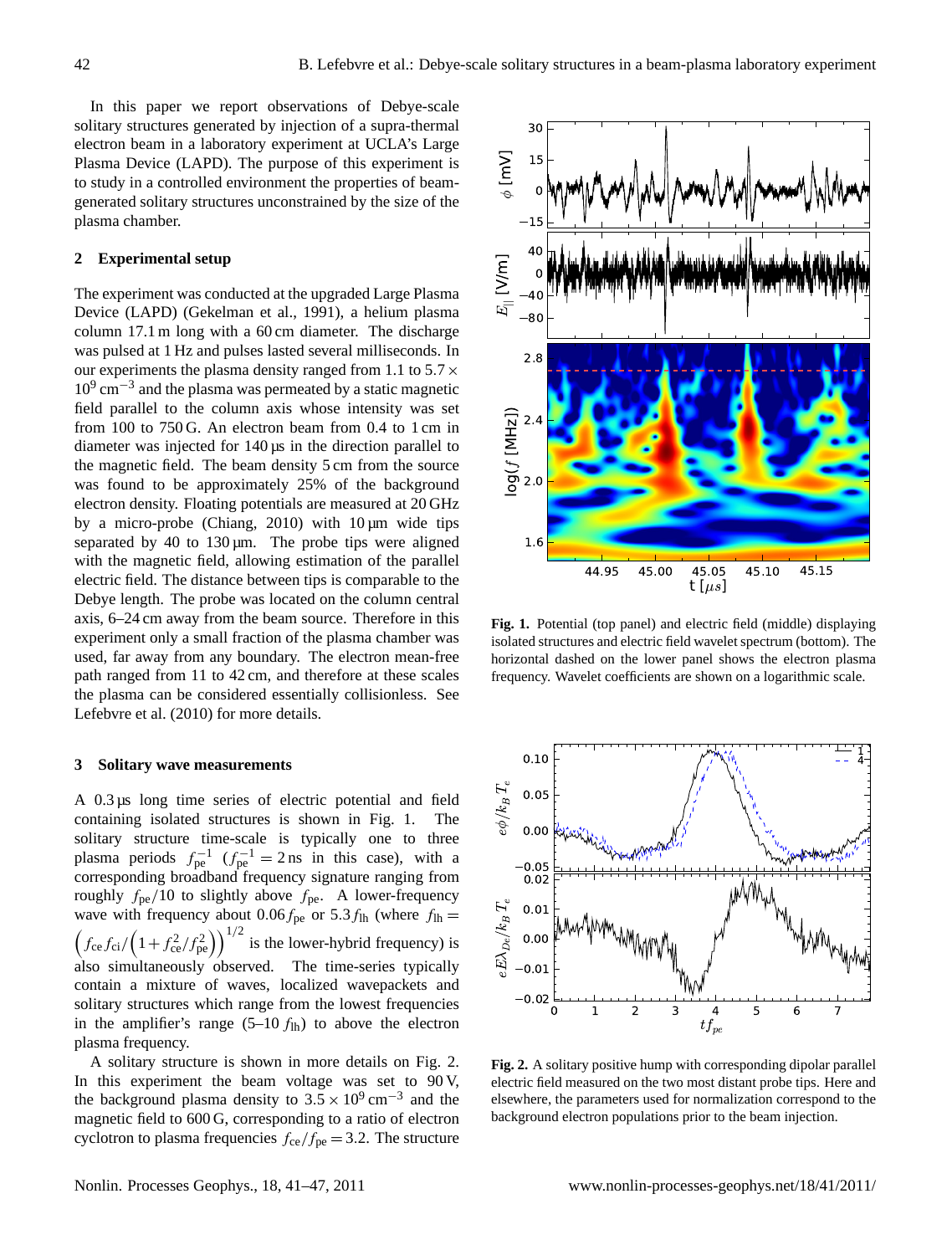

<span id="page-2-0"></span>**Fig. 3.** A structure with a tripolar electric field.

consists of an isolated positive potential hump reaching 10% of the background electron thermal energy and a dipolar electric field. The potential hump has a very similar profile on probe tips separated by  $2.3 \lambda_{\text{De}}$ . From the time-delay between the tips the structure parallel velocity is estimated to be  $v_{\parallel} = 1.5v_{\text{Te}}$ , where  $v_{\text{Te}}$  is the thermal velocity of the background electrons, and its parallel half-width is  $L_{\parallel} =$  $7\lambda_{\text{De}}$ . The shape and properties of this potential pulse are consistent with an electron hole. The structure velocity is much smaller than the beam velocity,  $v_b \sim 28 v_{\text{Te}}$ .

While the majority of the structures have a shape similar to the one just described, some differ. Approximately 30% of the structures have an electric field which is predominantly tripolar. An example is shown on Fig. [3.](#page-2-0) In this experiment the beam voltage is 120 V, the background plasma density is  $5.7 \times 10^9$  cm<sup>-3</sup> and the magnetic field is 750 G ( $f_{ce}/f_{pe}$  = 3). The structure displays a negative potential dip down to  $-0.2T_e$  followed by a positive one reaching  $0.4T_e$ . Across the region of large electric fields a net potential drop of about  $0.2T_e$  is observed. From the time delay between probe tips one finds  $v_{\parallel} = 2.6v_{\text{Te}}$  and a half-width for the positive potential hump  $L_{\parallel} = 15\lambda_{\text{De}}$ . The scale, velocity and amplitude of the structure are therefore larger but comparable to the previous one which suggests they could be of a similar nature. However the short delay between the probe tips do not allow to find out if this structure conserves it shapes as it propagates or whether it is only transitory. Nevertheless the tripolar electric field and potential drop are reminiscent of observations in the auroral region [\(Temerin et al.,](#page-6-0) [1982;](#page-6-0) [Bostrom et al.,](#page-5-7) [1988;](#page-5-7) [Pickett et al.,](#page-6-18) [2004b\)](#page-6-18) or the solar wind [\(Mangeney et al.,](#page-6-19) [1999\)](#page-6-19) which were interpreted as weak double layers. Tripolar structures have also been interpreted in terms of nested ion and electron holes [\(Pottelette and](#page-6-20) [Treumann,](#page-6-20) [2005\)](#page-6-20), although the estimated velocity of the structure is here probably too large for such an interpretation.



<span id="page-2-1"></span>**Fig. 4.** Histograms of the probability of occurrence of the structure parallel half-widths (top), parallel velocities (middle) and electric potential amplitude (bottom).

## **4 Statistical properties**

Times-series from 35 experiments with different magnetic fields, plasma densities or beam voltages were searched for isolated structures with positive potential humps exceeding three times the local standard deviation. Only waveforms displaying a high degree of correlation between the probe tips were considered, leaving a total of 363 unique structures. The propagation time from one probe to another was determined by cross-correlation analysis.

Histograms of the structure amplitudes, velocities and half-width are shown on Fig. [4.](#page-2-1) The median electric potential amplitude is  $0.13 T_e/e$ .  $L_{\parallel}$  ranges from 4.5 to 24.4  $\lambda_{\text{De}}$ with a median of  $10.2 \lambda_{\text{De}}$ . 80% of the structures have velocities between 1.3 and 2.3  $v_{\text{Te}}$ , with a median of 1.8  $v_{\text{Te}}$ . These parameters are comparable to those of the solitary structures typically observed in space. [Ergun et al.](#page-5-8) [\(1998\)](#page-5-8) report observations in the auroral regions with an average half-width of  $1.8 \lambda_{\text{De}}$ , and no half-width larger than  $8\lambda_{\text{De}}$ , amplitudes up to  $1.2 T_e/e$  and velocities less than  $2v_{Te}$ . In the cusp and the plasma sheet, [Franz et al.](#page-6-21) [\(2005\)](#page-6-21) have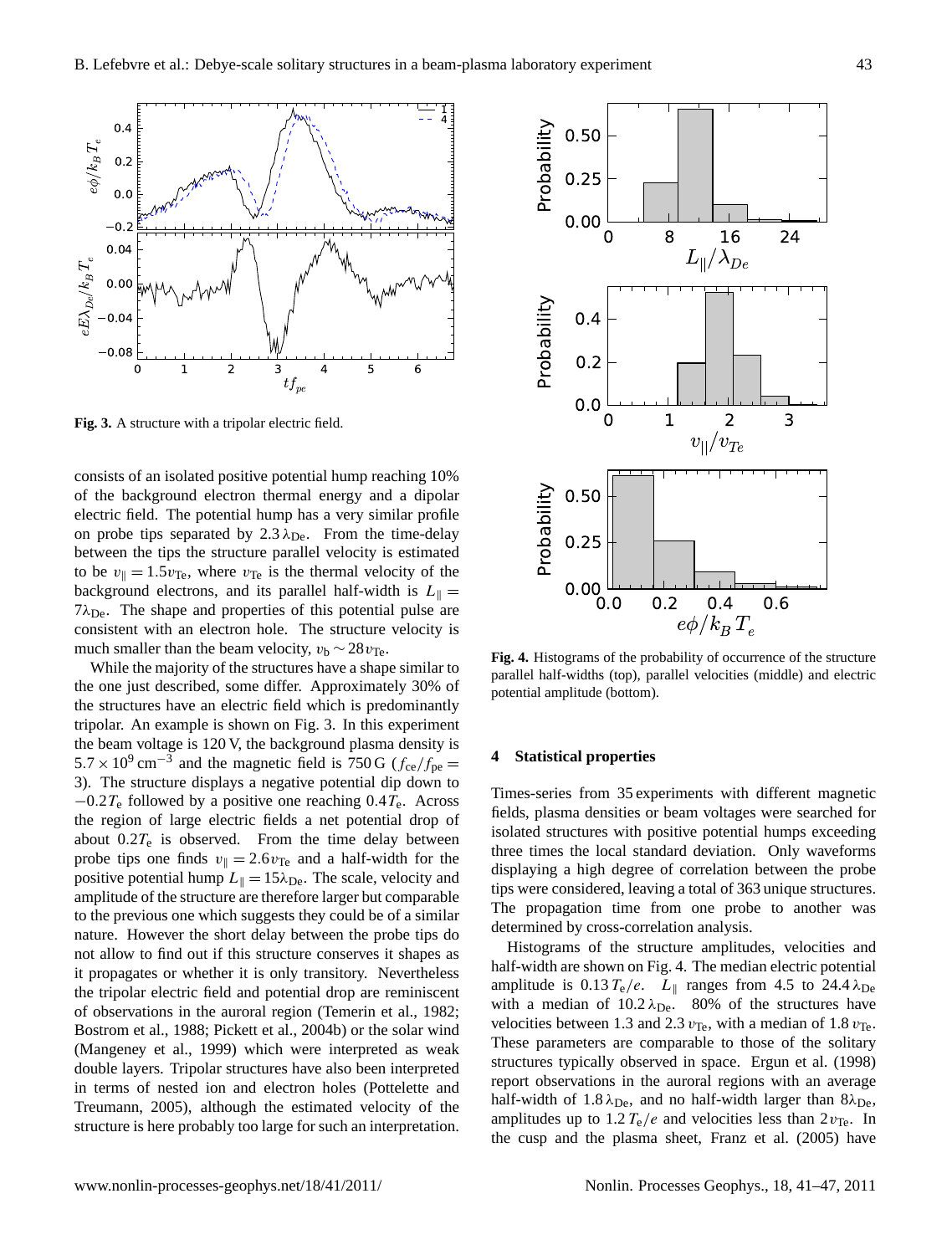

<span id="page-3-0"></span>**Fig. 5.** Amplitude and half parallel width of the solitary structures from a single experiment, with  $B = 750 \text{ G}$ ,  $n_e = 5.8 \times 10^9 \text{ cm}^{-3}$ ,  $T<sub>e</sub> = 0.2$  eV and a beam voltage of 120 V. The shaded area corresponds to a theoretically inaccessible area of the parameter space for stationary 3-D electron-holes [\(Chen et al.,](#page-5-9) [2005\)](#page-5-9). The dotted lines indicate the median values.

found half-width ranging from 0.2 to 40  $\lambda_{\text{De}}$ , velocities from 0.05 to 2  $v_{\text{Te}}$  and amplitudes from  $3 \times 10^{-4}$  to 0.3  $T_e/e$ . Recently, even larger solitary structures of half-width 10 to 70  $\lambda_{\text{De}}$ , amplitudes ~ 0.5 $T_e/e$  and with a finite parallel magnetic field perturbation were found in the plasma sheet [\(Andersson et al.,](#page-5-10) [2009\)](#page-5-10). The solitary structures measured in at the Versatile Toroidal Facility reconnection experiment typically had a velocity 1.5  $v_{\text{Te}}$  and half-width of 30  $\lambda_{\text{De}}$ . The 1-D electron holes in the laboratory experiments by [Saeki](#page-6-8) [et al.](#page-6-8) [\(1979\)](#page-6-8) and [Lynov et al.](#page-6-9) [\(1979\)](#page-6-9) had half-widths 7– 10  $\lambda_{\text{De}}$  and amplitudes up to 1.5  $T_e/e$ . The structures we observe therefore fill the gap in size between the smaller and larger observed structures. Their amplitudes are fairly average, and their velocities are probably a bit larger than the average but nevertheless comparable to previous space observations. Let us also note a potential normalization issue when comparing our results to previous observations, as our results are normalized with respect to the temperature of the background electron population and velocities would be a bit smaller when normalized with respect to the total electron temperature.

Certain nonlinear waves such as the soliton solutions of the Kortweg-de Vries equation have a one-to-one relationship between their width and amplitude. This equation can be used to describe nonlinear electrostatic fluctuations in the small-amplitude limit, and predicts solitons whose amplitudes are a decreasing function of their widths. Figure [5](#page-3-0) shows a scatter plot of the structure amplitudes and parallel half-width for a single experiment. In this case,  $B = 750 \text{ G}$ ,  $n_e = 5.8 \times 10^9 \text{ cm}^{-3}$ ,  $T_e = 0.2 \text{ eV}$  and the beam voltage is 120 V. Within the limited range of amplitudes and widths of these structures, no significant relationship can be found. Since all the structures correspond to a single experiment



<span id="page-3-1"></span>**Fig. 6.** Parallel velocity of the structures for various beam voltages.



<span id="page-3-2"></span>**Fig. 7.** Structure amplitudes (electric potential) for various beam voltages.

with a given set of parameters, the variety of sizes and amplitudes cannot be attributed to a variability in plasma parameters. No relationship was found either when plotting amplitude versus width over the whole set of experiments [\(Lefebvre et al.,](#page-6-17) [2010\)](#page-6-17). Using the constraint that the trapped electron distribution function must remain positive, [Chen](#page-5-9) [et al.](#page-5-9) [\(2005\)](#page-5-9) have derived an amplitude-width inequality for stationary electron-holes in strongly magnetized plasmas which provides an upper limit to the amplitude for a given width. This upper limit increases with the parallel width. Figure [5](#page-3-0) shows that all of the solitary pulses we observe are well within the allowed parameter space for electron-holes.

Investigating how the solitary structure properties vary as a function of the experiment parameters might provide further clues on their nature and generation mechanism. A plot of the velocities for various beam voltages is shown on Fig. [6.](#page-3-1) The beam voltage is a proxy for the beam energy, which is typically about 10% smaller. Within the range investigated (representing a factor two in beam energy) the velocities do not exhibit any noticeable dependence on the beam voltage. This observation combined with the fact that the velocities are much lower than the beam velocities excludes a generation mechanism by a resonant instability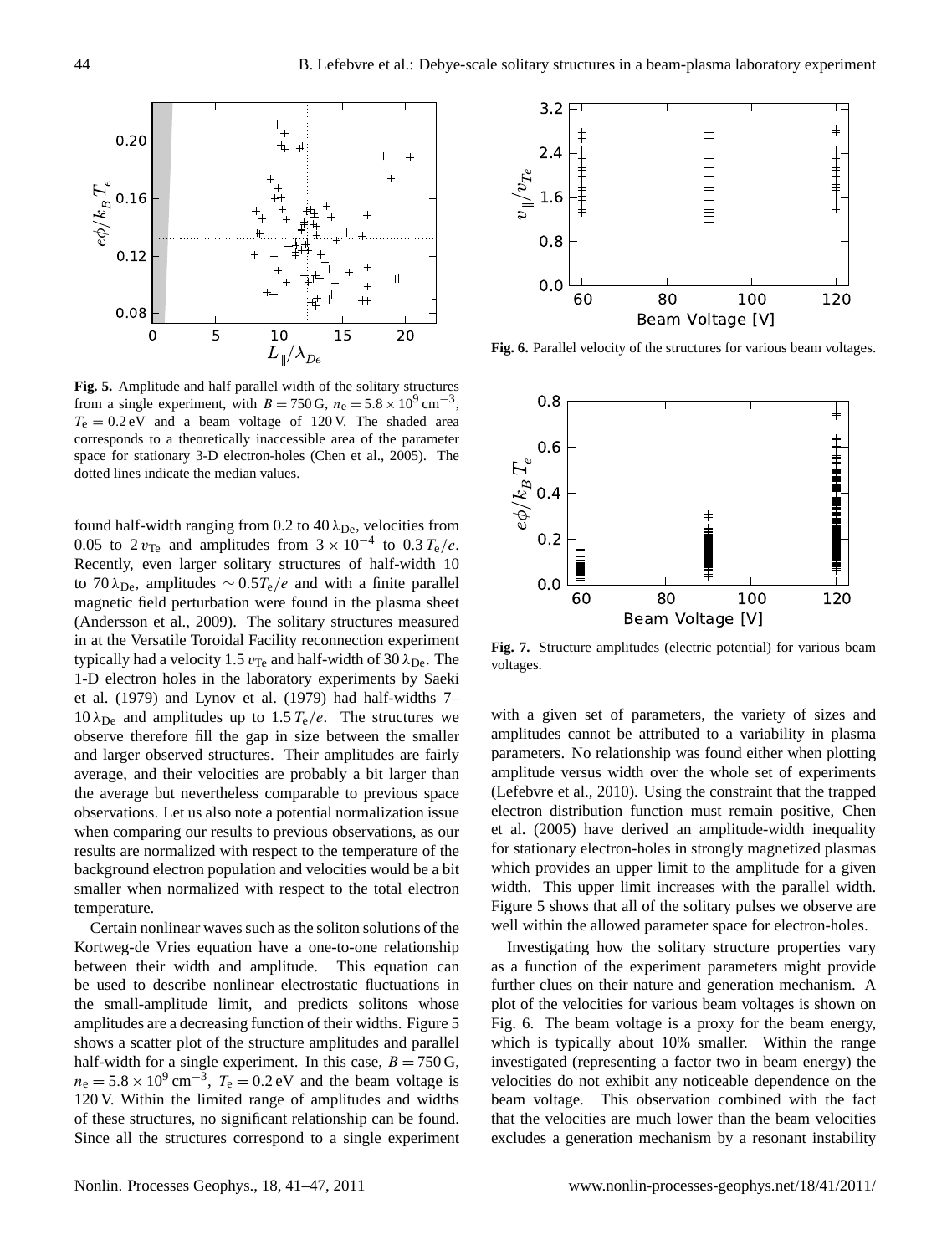

<span id="page-4-0"></span>**Fig. 8.** Parallel half-width and amplitude as a function of  $f_{pe}/f_{ce}$ in the various experiments.

involving the beam [\(Lefebvre et al.,](#page-6-17) [2010\)](#page-6-17). On the other hand, the amplitudes reach larger values for larger beam voltages (Fig. [7\)](#page-3-2). This is not very surprising however, since the beam is ultimately the free-energy source in the system from which fluctuations grow. But the solitary structures have to be a secondary product of the instability or be generated by a non-resonant mechanism.

Besides the beam voltage, other important parameters are the magnetic field strength and the plasma density. Figure [8](#page-4-0) shows a broad range of widths and amplitudes at any given value of  $f_{pe}/f_{ce}$ , and tendency for the average widths and amplitudes to slightly decrease when this ratio increases although fewer experiments were conducted with  $f_{pe}/f_{ce} > 1$ . Similar conclusions were found by [Pickett et al.](#page-6-22) [\(2004a\)](#page-6-22) in their survey of the structure properties in various places of the Earth's magnetosphere. [Franz et al.](#page-6-23) [\(2000\)](#page-6-23) found that  $f_{pe}/f_{ce}$ is an important factor controlling the aspect ratio  $L\|/L\|$  of the structures (see also [Berthomier et al.,](#page-5-11) [2003\)](#page-5-11). Detailed experimental studies of the perpendicular electric fields are left for future work.

# **5 Discussion**

Solitary waves with a positive electric potential pulse detected after the injection of a suprathermal electron beam have half-widths ranging from 4.5 to 24.4  $\lambda_{\text{De}}$ , amplitudes from 0.02 to 0.75  $T_e/e$  and velocities from 1.5 to 2.5  $v_{Te}$ . The



<span id="page-4-1"></span>**Fig. 9.** Suprathermal part of the electron distribution function measured using a swept Langmuir probe 5 and 30 cm away from the beam source in the direction of the background magnetic field.

majority of them display a single potential pulse and dipolar electric field of the type shown on Fig. [2,](#page-1-1) corresponding to a positive charge density perturbation at the center of the structure [\(Lefebvre et al.,](#page-6-17) [2010\)](#page-6-17). The shape and scales of the solitary waves are consistent with electron holes. Furthermore, their amplitude and width satisfy an inequality for BGK-type electron holes derived by [Chen et al.](#page-5-9) [\(2005\)](#page-5-9).

Besides solitary pulses, waves and large amplitude wavepackets in a broad range of frequencies below  $f_{\text{pe}}$  were detected. These fluctuations can be interpreted as quasielectrostatic whistler mode waves near the resonance, and the solitary pulses themselves were found to appear on the high frequency end of the dispersion curve [\(Lefebvre](#page-6-17) [et al.,](#page-6-17) [2010,](#page-6-17) Fig. 4). Since electron holes shaped as phasespace tubes have been found to decay into electrostatic whistlers [\(Goldman et al.,](#page-6-24) [1999;](#page-6-24) [Oppenheim et al.,](#page-6-15) [1999\)](#page-6-15), it could be suggested that the holes are the source of the waves. However in the present experiment the waves and wavepackets contain more power than the holes and are observed even in their absence, so it is more likely that a different generation mechanism is at work.

Essential information about the nature and origin of the waves and structures can be given by the electron velocity distributions. The suprathermal part of the electron distribution function was measured using a swept Langmuir probe capable of 100 V sweeps by taking the derivative of the I-V characteristic curve. Measurements were made 5 and 30 cm away from the 66 V beam source (Fig. [9\)](#page-4-1). 5 cm away from the source along the background magnetic field ( $\delta z = 5$ cm) measurements show a 62 eV beam with temperature  $T_b \approx 5$  eV and a density of approximately 25% of the total density. An energetic tail on the background distribution extending up to the beam energy is also observed with a 30% relative density. At  $\delta z = 30$  cm no trace of the beam is left and only a 35 eV tail remains, a likely result of the scattering of the beam electrons by the waves and solitary structures.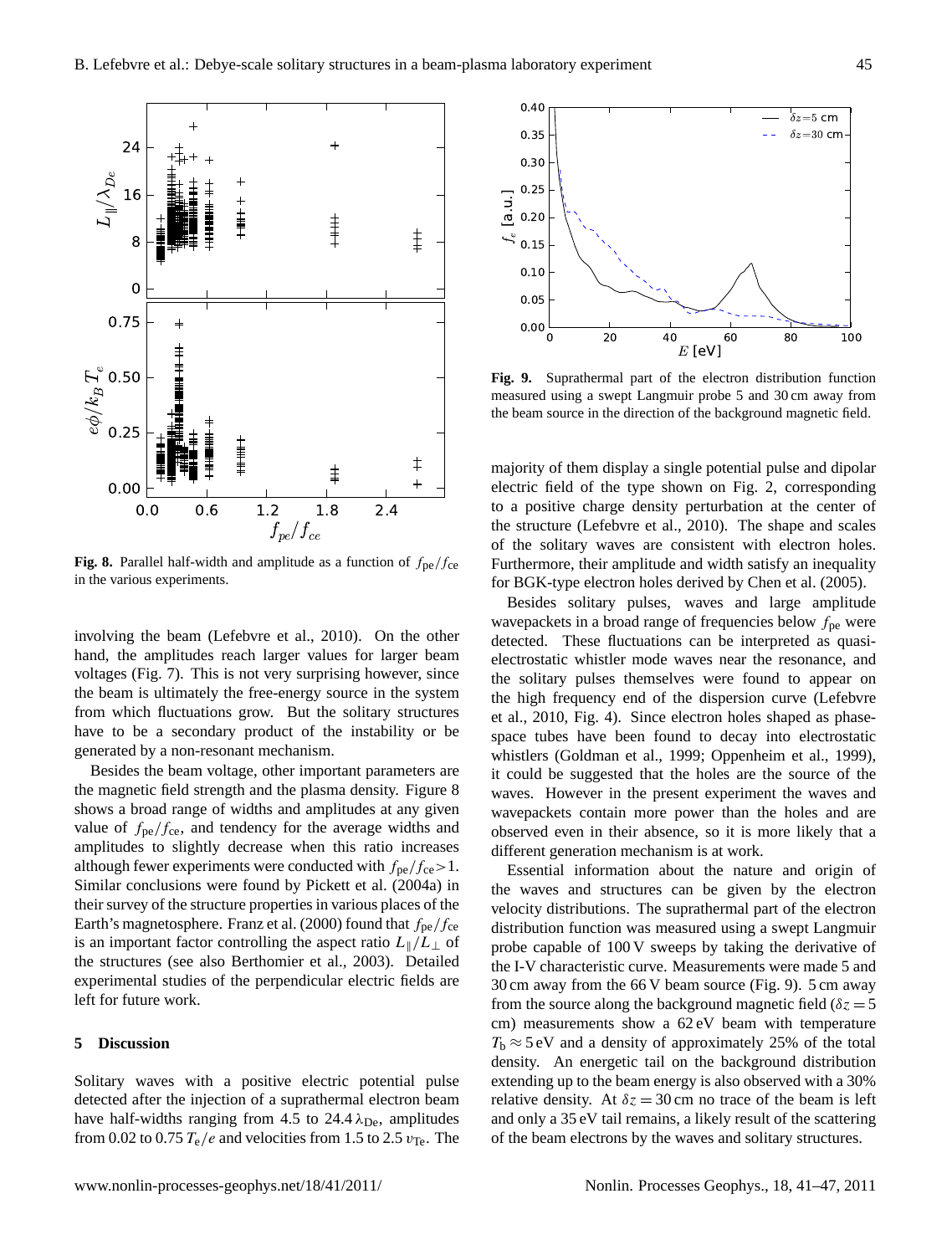Most of the solitary structures were detected when the probes were put approximately 6 cm away from the beam source rather than at larger distances (no measurements were made at shorter distances in order to preserve the probes from melting due to beam electron bombardment). At this distance the beam is still clearly present. However because the waves and solitary structures have a much smaller velocity than the beam velocity (by approximately a factor 10), a resonant excitation mechanism by the beam electrons can be excluded. The measured velocities also exclude generation by a twostream instability. A more likely generation mechanism is instead a lower-hybrid instability driven by parallel currents similar to the one described by [McMillan and Cairns](#page-6-25) [\(2006\)](#page-6-25) (see also the discussion by [Lefebvre et al.,](#page-6-17) [2010\)](#page-6-17).

Finally, let us note that an alternative interpretation of the solitary structures might be possible in terms of electron acoustic solitary waves. Indeed the measured electron distribution functions may support the type of electron acoustic solitary waves with a positive potential hump described by [Berthomier et al.](#page-5-12) [\(2000\)](#page-5-12). However the velocities of the structures are inconsistent with beamgenerated electron acoustic waves. By assuming the presence of two counter-streaming electron beams in addition to a core background population, [Lakhina et al.](#page-6-26) [\(2009\)](#page-6-26) derived a type of electron acoustic solitary structures which can have properties comparable to those of the structures we observe. However a single electron beam is present in our experiments. We therefore favor an interpretation in terms of electron phase-space holes.

### **6 Conclusions**

We have studied in a laboratory experiment Debye-scale solitary structures with a positive electric potential pulse generated by a suprathermal electron beam. The shape, size and amplitude of the structures are similar to those observed in space plasmas and consistent with electron holes. Parallel velocity measurements and their absence of dependence on the beam voltage exclude a resonant excitation mechanism by the beam or a two-stream instability. Instead the electron holes are conjectured to be driven by the parallel currents associated to the electron beam.

*Acknowledgements.* The work at UNH was supported by DOE under grant DE-FG02-07ER54941, at Cornell by DOE DE-FG02- 07ER54942, and at UI by DOE grant DE-FG02-07ER54943 as well as by NASA Goddard Space Flight Center through NNX07AI24G. The Work at UCLA was done at the Basic Plasma Science Facility, BaPSF, which is supported by the NSF PHY-0531621 and DOE DE-FC02-07ER54918.

Edited by: B. Tsurutani Reviewed by: R. P. Pottelette and G. S. Lakhina

#### **References**

- <span id="page-5-10"></span>Andersson, L., Ergun, R. E., Tao, J., Roux, A., Lecontel, O., Angelopoulos, V., Bonnell, J., McFadden, J. P., Larson, D. E., Eriksson, S., Johansson, T., Cully, C. M., Newman, D. N., Goldman, M. V., Glassmeier, K., and Baumjohann, W.: New Features of Electron Phase Space Holes Observed by the THEMIS Mission, Phys. Rev. Lett., 102, 225004, doi:10.1103/ PhysRevLett.102.225004, 2009.
- <span id="page-5-2"></span>Bale, S. D., Hull, A., Larson, D. E., Lin, R. P., Muschietti, L., Kellogg, P. J., Goetz, K., and Monson, S. J.: Electrostatic Turbulence and Debye-Scale Structures Associated with Electron Thermalization at Collisionless Shocks, Astrophys. J. Lett., 575, L25–L28, doi:10.1086/342609, 2002.
- <span id="page-5-5"></span>Berk, H. L., Nielsen, C. E., and Roberts, K. V.: Phase Space Hydrodynamics of Equivalent Nonlinear Systems: Experimental and Computational Observations, Phys. Fluids, 13, 980–995, doi:10.1063/1.1693039, 1970.
- <span id="page-5-12"></span>Berthomier, M., Pottelette, R., Malingre, M., and Khotyaintsev, Y.: Electron-acoustic solitons in an electron-beam plasma system, Phys. Plasmas, 7, 2987–2994, doi:10.1063/1.874150, 2000.
- <span id="page-5-11"></span>Berthomier, M., Pottelette, R., Muschietti, L., Roth, I., and Carlson, C. W.: Scaling of 3D solitary waves observed by FAST and POLAR, Geophys. Res. Lett., 30(22), 2148, doi: 10.1029/2003GL018491, 2003.
- <span id="page-5-7"></span>Bostrom, R., Gustafsson, G., Holback, B., Holmgren, G., and Koskinen, H.: Characteristics of solitary waves and weak double layers in the magnetospheric plasma, Phys. Rev. Lett., 61, 82–85, doi:10.1103/PhysRevLett.61.82, 1988.
- <span id="page-5-0"></span>Cattell, C., Crumley, J., Dombeck, J., Wygant, J. R., and Mozer, F. S.: Polar observations of solitary waves at the Earth's magnetopause, Geophys. Res. Lett., 29(5), 1065, doi:10.1029/ 2001GL014046, 2002.
- <span id="page-5-1"></span>Cattell, C., Dombeck, J., Wygant, J., Drake, J. F., Swisdak, M., Goldstein, M. L., Keith, W., Fazakerley, A., André, M., Lucek, E., and Balogh, A.: Cluster observations of electron-holes in association with magnetotail reconnection and comparison to simulations, J. Geophys. Res.-Space, 110, A01211, doi:10.1029/ 2004JA010519, 2005.
- <span id="page-5-9"></span>Chen, L.-J., Pickett, J., Kintner, P., Franz, J., and Gurnett, D.: On the width-amplitude inequality of electron phase space holes, J. Geophys. Res.-Space, 110, A09211, doi:10.1029/ 2005JA011087, 2005.
- <span id="page-5-6"></span>Chiang, F.: Micromachined probes for Laboratory Plasmas, Ph.D. thesis, University of California, 2009, IEEE T. Plasma. Sci., submitted, 2010.
- <span id="page-5-4"></span>Drake, J. F., Swisdak, M., Cattell, C., Shay, M. A., Rogers, B. N., and Zeiler, A.: Formation of electron-holes and Particle Energization During Magnetic Reconnection, Science, 299, 873– 877, doi:10.1126/science.1080333, 2003.
- <span id="page-5-8"></span>Ergun, R. E., Carlson, C. W., McFadden, J. P., Mozer, F. S., Muschietti, L., Roth, I., and Strangeway, R. J.: Debye-Scale Plasma Structures Associated with Magnetic-Field-Aligned Electric Fields, Phys. Rev. Lett., 81, 826–829, doi:10.1103/ PhysRevLett.81.826, 1998.
- <span id="page-5-3"></span>Fox, W., Porkolab, M., Egedal, J., Katz, N., and Le, A.: Laboratory Observation of Electron Phase-Space Holes during Magnetic Reconnection, Phys. Rev. Lett., 101, 255003, doi:10.1103/ PhysRevLett.101.255003, 2008.